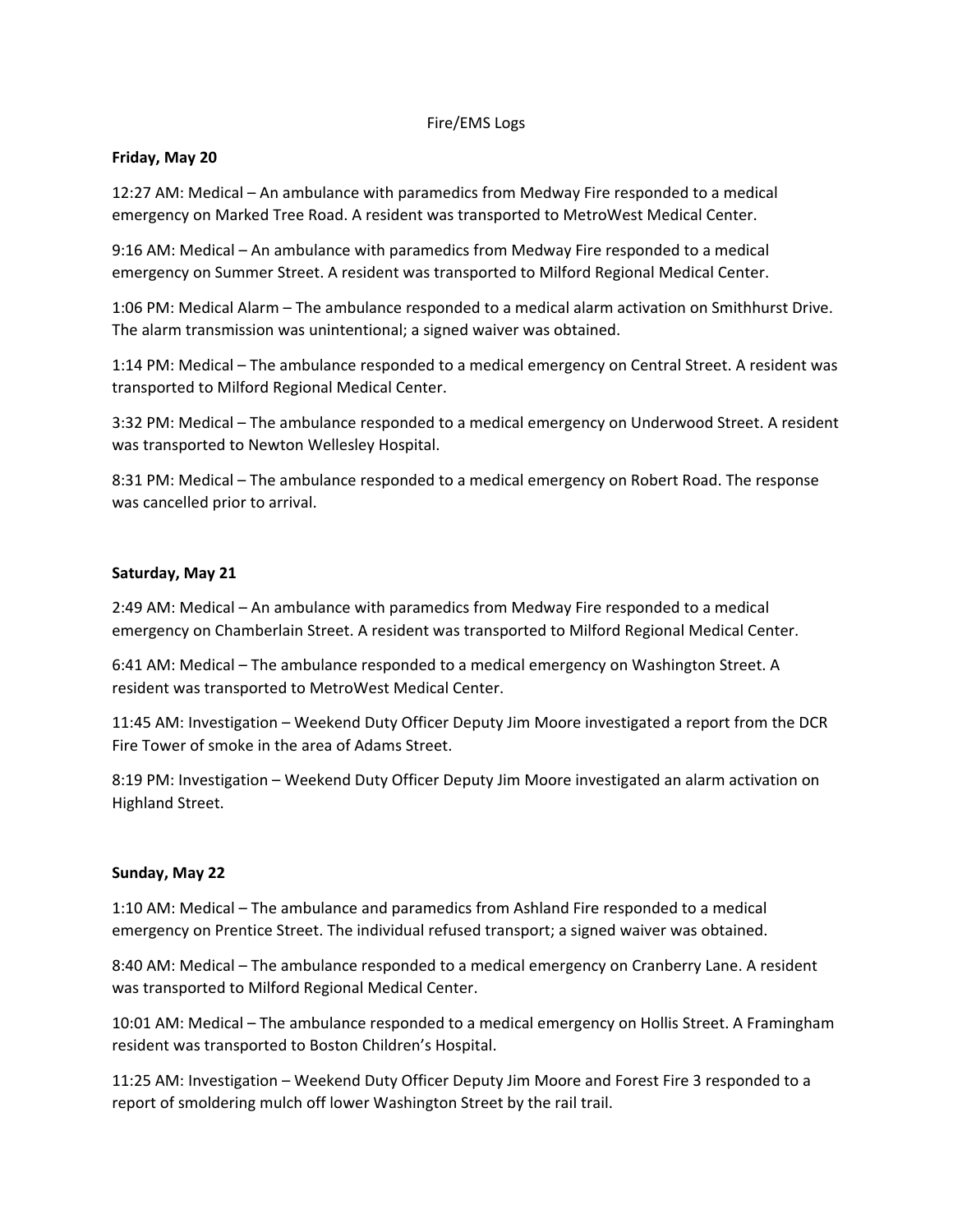2:49 PM: Medical – An ambulance with paramedics from Ashland Fire responded to a medical emergency on Norfolk Street. The individual refused transport; a signed waiver was obtained.

2:54 PM: Medical – The ambulance responded to a medical emergency on Skyview Terrace. A resident was transported to MetroWest Medical Center.

3:01 PM: Medical – The backup ambulance responded to a medical emergency on Washington Street. A resident was transported to Newton Wellesley Hospital.

### **Monday, May 23**

7:46 AM: Medical – The ambulance and paramedics from Medway Fire responded to a medical emergency on Central Street. An individual was transported to Milford Regional Medical Center.

9:13 AM: Medical – The ambulance responded to a medical emergency on Wood Crossing. A resident was transported to Newton Wellesley Hospital.

4:16 PM: Medical – The ambulance responded to a medical emergency on Summer Street. A resident was transported to Milford Regional Medical Cneter.

6:14 PM: Investigation – Chief Michael Cassidy, Captain Alan Greendale, and Engines 1 and 3 investigated an alarm activation on Washington Street.

7:34 PM: Assistance Call – The ambulance responded to an assistance call on Brooksmont Drive.

### **Tuesday, May 24**

5:55 PM: Medical – The ambulance responded to a medical emergency on Greenview Drive. A resident was transported to Milford Regional Medical Center.

6:24 PM: Motor Vehicle Crash – The backup ambulance responded to a motor vehicle crash on Washington Street. An individual was transported to MetroWest Medical Center.

### **Wednesday, May 25**

6:35 AM: Medical – The ambulance responded to a medical emergency on High Street. A resident was transported to MetroWest Medical Center.

10:51 AM: Investigation – Chief Michael Cassidy investigated an alarm activation on Underwood Street.

11:03 AM: Medical – The ambulance responded to a medical emergency on Norfolk Street. A resident was transported to Milford Regional Medical Center.

4:17 PM: Investigation – Deputy Jim Moore investigated an alarm activation on Washington Street.

### **Thursday, May 26**